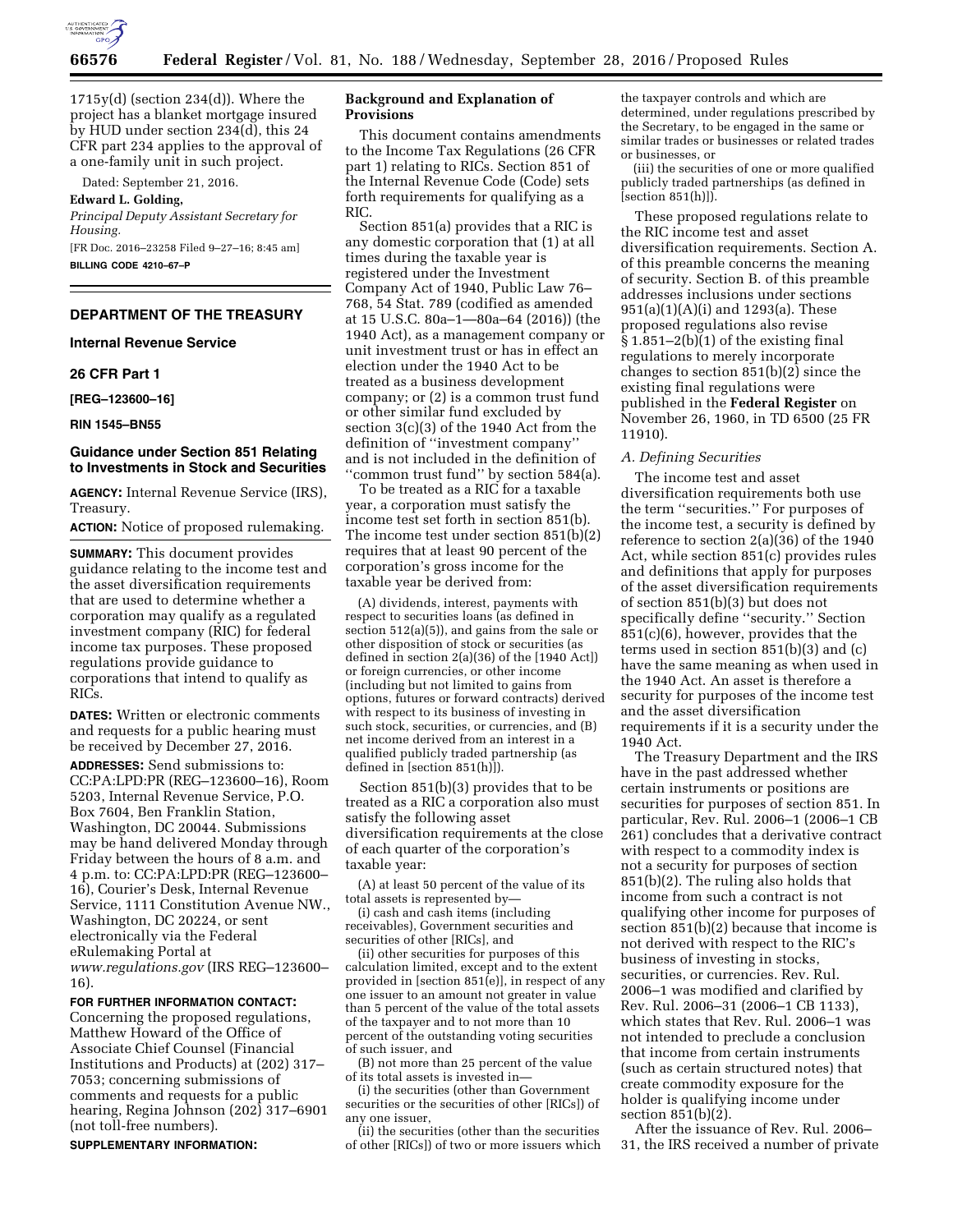letter ruling requests concerning whether certain instruments that provide RICs with commodity exposure were securities for purposes of the income test and the asset diversification requirements. By 2010, the IRS was devoting substantial resources to these private letter ruling requests. Moreover, it is not clear whether Congress intended to allow RICs to invest in securities that provided commodity exposure. Consequently, in July 2011, the IRS notified taxpayers that the IRS would not issue further private letter rulings addressing specific proposed RIC commodity-related investments while the IRS reviewed the issues and considered guidance of broader applicability.

Finally, determining whether certain investments that provide RICs with commodity exposure are securities for purposes of the income test and the asset diversification requirements requires the IRS implicitly to determine what is a security within the meaning of section 2(a)(36) of the 1940 Act. Section 38 of the 1940 Act, however, grants exclusive rulemaking authority under the 1940 Act to the Securities and Exchange Commission (SEC), including ''defining accounting, technical, and trade terms'' used in the 1940 Act. Any future guidance regarding whether particular financial instruments, including investments that provide RICs with commodity exposure, are securities for purposes of the 1940 Act is therefore within the jurisdiction of the SEC.

Section 2.01 of Rev. Proc. 2016–3 (2016–1 IRB 126) provides that the IRS may decline to issue a letter ruling or a determination letter when appropriate in the interest of sound tax administration (including due to resource constraints) or on other grounds whenever warranted by the facts or circumstances of a particular case. If the IRS determines that it is not in the interest of sound tax administration to issue a letter ruling or determination letter due to resource constraints, the IRS will adopt a consistent approach with respect to taxpayers that request a ruling on the same issue. The IRS will also consider adding the issue to the no rule list at the first opportunity.

The Treasury Department and the IRS have reviewed the issues, considered the concerns expressed, considered resource constraints, and determined that the IRS should no longer issue letter rulings on questions relating to the treatment of a corporation as a RIC that require a determination of whether a financial instrument or position is a security under the 1940 Act. Contemporaneously with the

publication of these proposed regulations, the Treasury Department and the IRS are issuing Rev. Proc. 2016– 50 (2016–43 IRB \_\_\_\_), which provides<br>that the IRS ordinarily will not issue rulings or determination letters on any issue relating to the treatment of a corporation as a RIC that requires a determination of whether a financial instrument or position is a security under the 1940 Act. Thus, for example, the IRS ordinarily will not issue a ruling on whether income is of a type described in the income test of section 851(b)(2) if that ruling depends on whether an instrument is a security under the 1940 Act.

The Treasury Department and the IRS request comments as to whether Rev. Rul. 2006–1, Rev. Rul. 2006–31, and other previously issued guidance that involves determinations of whether a financial instrument or position held by a RIC is a security under the 1940 Act should be withdrawn effective as of the date of publication in the **Federal Register** of a Treasury decision adopting these proposed regulations as final regulations.

# *B. Inclusions Under Section 951(a)(1)(A)(i) or 1293(a)*

In certain circumstances, a U.S. person may be required under section 951(a)(1)(A)(i) or 1293(a) to include in taxable income certain earnings of a foreign corporation in which the U.S. person holds an interest, without regard to whether the foreign corporation makes a corresponding distribution of cash or property to the U.S. person. Section 851(b) was amended by the Tax Reduction Act of 1975, Public Law 94– 12, section 602, 89 Stat. 26, 58 (the ''1975 Act'') (for inclusions under section  $951(a)(1)(A)(i)$ , and by the Tax Reform Act of 1986, Public Law 99–514, section 1235, 100 Stat. 2085, 2575 (the ''1986 Act'') (for inclusions under section 1293(a)), to specify how a RIC treats amounts included in income under section 951(a)(1)(A)(i) or 1293(a) for purposes of the income test of section 851(b)(2). The language added in those amendments provides:

For purposes of [section 851(b)(2)], there shall be treated as dividends amounts included in gross income under section  $951(a)(1)(A)(i)$  or  $1293(a)$  for the taxable year to the extent that, under section 959(a)(1) or 1293(c) (as the case may be), there is a distribution out of the earnings and profits of the taxable year which are attributable to the amounts so included.

The significance of treating an inclusion as a dividend under section 851 is that a dividend is qualifying income under section 851(b)(2). The amendments to section 851(b) made by the 1975 Act

and the 1986 Act unambiguously condition dividend treatment of an inclusion under section  $951(a)(1)(A)(i)$ or 1293(a) on a distribution from the foreign corporation's earnings and profits attributable to the amount included. Absent a distribution, there is no support in the Code for treating an inclusion under section 951(a)(1)(A)(i) or 1293(a) as a dividend under section 851.

Notwithstanding the distribution required by section 851(b), in certain circumstances the IRS has previously issued letter rulings under section 851(b)(2) that permit an inclusion under section 951(a)(1)(A)(i) or 1293(a) to qualify as ''other income'' derived with respect to a RIC's business of investing in currencies or 1940 Act stock or securities even in the absence of a distribution. Reading section 851(b)(2) in this manner ignores the requirement in section 851(b) that amounts be distributed in order to treat these inclusions as dividends. This distribution requirement is a more specific provision than the other income clause. In addition, it cannot be suggested that the distribution requirement was superseded by the other income clause because the other income clause and the distribution requirement for inclusions under section 1293(a) were both added by the 1986 Act. Therefore, these proposed regulations specify that an inclusion under section 951(a)(1)(A)(i) or 1293(a) is treated as a dividend for purposes of section 851(b)(2) only to the extent that the distribution requirement in section 851(b) is met. These proposed regulations further provide that, for purposes of section 851(b)(2), an inclusion under section 951(a)(1) or 1293(a) does not qualify as other income derived with respect to a RIC's business of investing in stock, securities, or currencies.

## **Proposed Effective/Applicability Date**

The rule in  $\S 1.851-2(b)(2)(iii)$  of the proposed regulations applies to taxable years that begin on or after the date that is 90 days after the date of publication in the **Federal Register** of a Treasury decision adopting these proposed regulations as final regulations.

#### **Special Analyses**

Certain IRS regulations, including this one, are exempt from the requirements of Executive Order 12866, as supplemented and reaffirmed by Executive Order 13563. Therefore, a regulatory impact assessment is not required. It also has been determined that section 553(b) of the Administrative Procedure Act (5 U.S.C. chapter 5) does